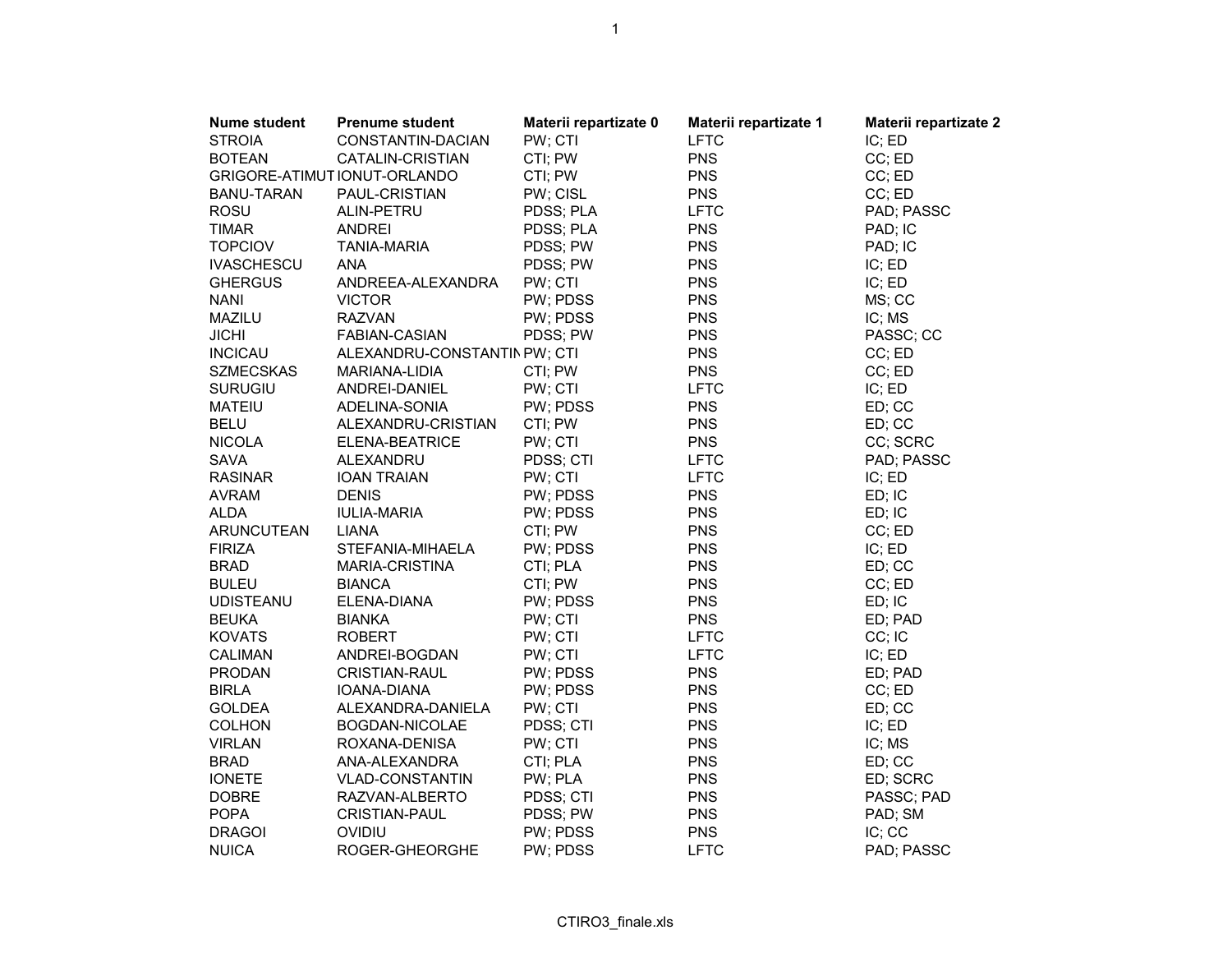| <b>STAN</b>        | DARIUS-GEORGE                   | PDSS; PW   | LFTC        | PASSC; PAD       |
|--------------------|---------------------------------|------------|-------------|------------------|
| <b>STEFANESCU</b>  | ADRIAN-FLORIN                   | PW; PLA    | <b>PNS</b>  | ED; CC           |
| <b>BULIN</b>       | GABRIEL-ANTONEL                 | PDSS; PW   | <b>LFTC</b> | PAD; ED          |
| <b>VLAD</b>        | OCTAVIAN-TUDOR                  | PDSS; PW   | <b>PNS</b>  | IC; PAD          |
| <b>HERTANU</b>     | <b>ALEXANDRA</b>                | PDSS; PW   | <b>PNS</b>  | IC; PAD          |
| PATASANU           | ARMAND-SEBASTIAN                | PDSS; PW   | <b>LFTC</b> | PAD; PASSC       |
| <b>STEABURDEA</b>  | <b>STEFANIA</b>                 | PW; CTI    | <b>PNS</b>  | IC; MS           |
| <b>IANC</b>        | BIANCA-ANAMARIA                 | PW; PDSS   | <b>PNS</b>  | PAD; CC          |
| <b>LUNGOCEA</b>    | AMALIA-MARIA                    | PW; CTI    | <b>PNS</b>  | CC; ED           |
| <b>BUZURIU</b>     | <b>ANDREEA</b>                  | PW; CTI    | <b>PNS</b>  | CC; ED           |
| <b>SCRIPNIC</b>    | <b>ION</b>                      | PW; CTI    | <b>PNS</b>  | CC; ED           |
| <b>FLOREA</b>      | ALEXANDRU-BOGDAN                | PDSS; PLA  | <b>PNS</b>  | <b>SCRC; PAD</b> |
| ROSU               | DENISA-REBECA                   | CTI; PLA   | <b>PNS</b>  | ED; CC           |
| <b>BRISAN</b>      | ALEXANDRU-ADRIAN                | PW; CTI    | <b>PNS</b>  | CC; ED           |
| <b>TOMOTAS</b>     | ROXANA-SORINA                   | CTI: PW    | <b>PNS</b>  | ED; IC           |
| <b>BOSOANCA</b>    | MARIA-DANIELA                   | CTI; PW    | <b>PNS</b>  | CC; ED           |
| <b>MORARIU</b>     | DORIAN-SEBASTIAN                | PDSS; PLA  | <b>LFTC</b> | PASSC; PAD       |
| <b>PATRUT</b>      | DANIELA-NICOLIA                 | PDSS; PW   | <b>PNS</b>  | ED; IC           |
| <b>KETA</b>        | <b>STEFAN</b>                   | PDSS; PW   | <b>PNS</b>  | CC; ED           |
| <b>PINTEA</b>      | ANDREEA-MARIA                   | PW; PDSS   | <b>PNS</b>  | ED; PAD          |
| <b>CEBANU</b>      | <b>DUMITRITA</b>                | PW; CTI    | <b>PNS</b>  | CC; ED           |
| <b>SOSDIAN</b>     | BOGDAN-GEORGE                   | PW; PLA    | <b>PNS</b>  | ED; CC           |
|                    | BONDOC-POPESC MARCIAN-PETRUT    | PW; PDSS   | <b>LFTC</b> | PAD; PASSC       |
| <b>ANCUTA</b>      | <b>CATALIN-MIHAI</b>            | CISL; PDSS | <b>PNS</b>  | IC; ED           |
| <b>STOICA</b>      | <b>THEODOR</b>                  | PDSS; PW   | <b>LFTC</b> | IC; PAD          |
| <b>IURESCU</b>     | <b>DAIANA</b>                   | PW; PDSS   | <b>PNS</b>  | PAD; ED          |
| <b>LASCUS</b>      | ANDREA-RUT                      | CTI: PW    | <b>PNS</b>  | CC; PAD          |
| <b>FRANCESCU</b>   | MARIAN-EUSEBIU                  | PDSS; PLA  | <b>PNS</b>  | <b>SCRC; PAD</b> |
| <b>TIGAN</b>       | SILVIU-TUDOR                    | CTI; PW    | <b>PNS</b>  | CC; ED           |
| <b>CIUBAN</b>      | <b>CASIAN</b>                   | PW; CTI    | <b>PNS</b>  | CC; SCRC         |
| <b>STEFAN</b>      | <b>ALISA</b>                    | PW; CTI    | <b>PNS</b>  | ED; CC           |
| <b>BILD</b>        | <b>ANDREAS</b>                  | CTI; PLA   | <b>PNS</b>  | ED; CC           |
| <b>GHERASIM</b>    | <b>VIVIANA</b>                  | PW; PDSS   | <b>PNS</b>  | IC; ED           |
| <b>ZAHARIA</b>     | JUSTINIAN-DARIUS                | PDSS; PW   | <b>PNS</b>  | PASSC; PAD       |
| <b>CIUI</b>        | ALEXANDRA-FLAVIA                | CTI; PW    | <b>PNS</b>  | CC; ED           |
| <b>IBANISTEANU</b> | CRISTIANA-IOANA                 | PW; PDSS   | <b>PNS</b>  | CC; ED           |
| <b>GALESCU</b>     | MELISA-DANIELA                  | PW; PDSS   | <b>PNS</b>  | ED; IC           |
| <b>MARA</b>        | DALIANA-ANDREA                  | PW; CTI    | <b>PNS</b>  | ED; CC           |
| <b>LEBANOV</b>     | <b>DENISA-PAULA</b>             | CTI; PW    | <b>PNS</b>  | MS; CC           |
| COJOCARIU          | <b>FLAVIUS</b>                  | PW; CTI    | <b>LFTC</b> | ED; SCRC         |
| <b>MURESAN</b>     | AMALIA-IULIA-GEORGIANA PDSS; PW |            | <b>LFTC</b> | IC; PAD          |
| <b>DECA</b>        | SONIA-ARIADNA                   | CTI; PW    | <b>PNS</b>  | CC; SCRC         |
|                    |                                 |            |             |                  |

CTIRO3\_finale.xls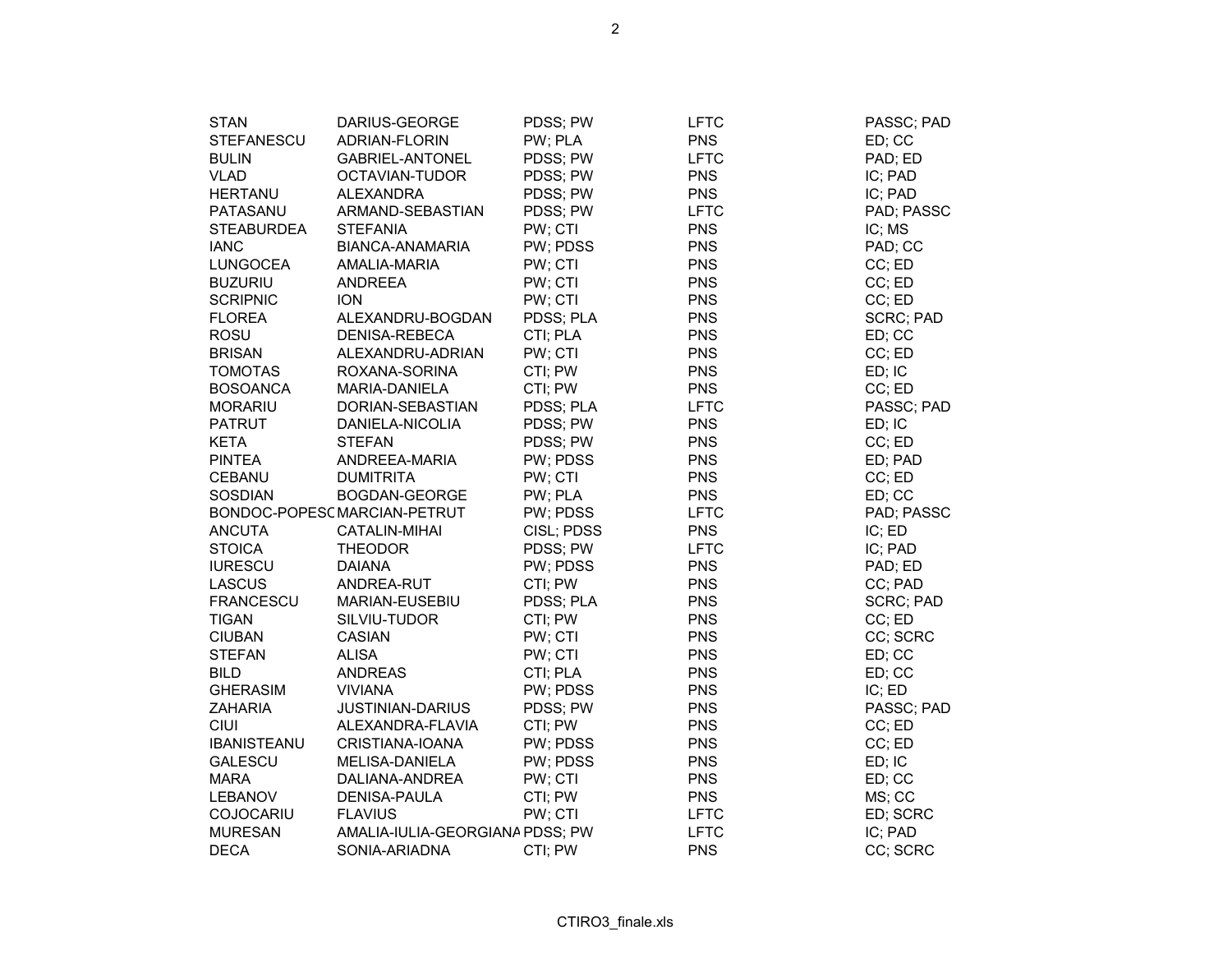| <b>MAXIM</b>      | ANA-MARIA                    | CTI; PW    | <b>PNS</b>  | CC; ED             |
|-------------------|------------------------------|------------|-------------|--------------------|
| MIHALACHI         | RAZVAN-CONSTANTIN            | PW; PDSS   | <b>LFTC</b> | PAD; ED            |
| <b>TUDORACHE</b>  | MIHAI-OVIDIU                 | CISL; PDSS | <b>PNS</b>  | IC; ED             |
| <b>SEIGHIT</b>    | <b>MIHAIL</b>                | CTI; PW    | <b>PNS</b>  | CC; ED             |
| <b>JURJUT</b>     | PATRICIA-ELENA               | CTI; PLA   | <b>PNS</b>  | CC; ED             |
| LUCACI            | CRISTIANA-MIRIANA            | PW; PDSS   | <b>PNS</b>  | CC; PAD            |
| SADOVAN           | BOGDAN-MARIUS-CONST/PDSS; PW |            | <b>LFTC</b> | PAD; PASSC         |
| <b>DARAU</b>      | ALEXANDRU-NICOLAE            | PDSS; PW   | <b>PNS</b>  | IC; SCRC           |
| <b>VOLOSCIUC</b>  | <b>CRISTIAN</b>              | CISL; PW   | <b>PNS</b>  | IC; ED             |
| <b>HERISANU</b>   | CRISTIAN-NICOLAE             | CTI; PLA   | <b>PNS</b>  | ED; CC             |
| VELCSOV           | <b>FLAVIA</b>                | PW; PDSS   | <b>PNS</b>  | PAD; CC            |
| <b>MINEA</b>      | MADALIN-DANIEL               | PW; PLA    | <b>PNS</b>  | CC; ED             |
| <b>MICULIT</b>    | RAZVAN-ALEXANDRU             | PW; CTI    | <b>LFTC</b> | SCRC; IC           |
| <b>IURASOC</b>    | <b>DANIEL</b>                | PW; PDSS   | <b>PNS</b>  | PASSC; SCRC        |
| <b>ZAHARIA</b>    | <b>FLAVIA-CRISTIANA</b>      | PW; CTI    | <b>PNS</b>  | IC; SCRC           |
| <b>CONSTANTIN</b> | ION-IASMIN                   | PW; PDSS   | <b>LFTC</b> | PAD; IC            |
| <b>IACOB-MARE</b> | IONUT-RADU                   | PDSS; PW   | <b>PNS</b>  | PASSC; PAD         |
| <b>GORNIC</b>     | DIANA-MARIA                  | PW; CTI    | <b>PNS</b>  | PAD; SCRC          |
| <b>BADI</b>       | MIHAI-ADRIAN                 | PW; PDSS   | <b>LFTC</b> | PASSC; PAD         |
| OLAR              | HOREA-NICOLAE                | PDSS; PW   | <b>LFTC</b> | IC; SCRC           |
| <b>MACOVSCHI</b>  | ALEXANDRU-ADRIAN             | PDSS; PW   | <b>PNS</b>  | <b>SCRC; PASSC</b> |
| <b>GLENTOAICA</b> | <b>ALEXANDRA</b>             | CTI; PDSS  | <b>PNS</b>  | IC; PAD            |
| <b>SERBAN</b>     | <b>ALIN-LUCIAN</b>           | PLA; CTI   | <b>PNS</b>  | PAD; SM            |
| <b>MORARIU</b>    | <b>VLAD-STEFAN</b>           | PDSS; PW   | <b>LFTC</b> | PASSC; PAD         |
| <b>KOVACS</b>     | <b>IZABELLA</b>              | CTI; PDSS  | <b>PNS</b>  | IC; PAD            |
| <b>TOMICI</b>     | <b>IASMIN</b>                | PDSS; CTI  | <b>PNS</b>  | SCRC; MS           |
| ZARNESCU          | <b>GABRIELA-ADRIANA</b>      | CTI; PLA   | <b>PNS</b>  | IC; SCRC           |
| SALAI             | RARES-CALIN                  | PW; PDSS   | <b>PNS</b>  | PAD; PASSC         |
| <b>BRATAN</b>     | MARIA-ALEXANDRA              | CTI; PLA   | <b>PNS</b>  | MS; IC             |
| <b>BORZA</b>      | MIRCEA-ALEXANDRU             | CTI; PW    | <b>PNS</b>  | <b>SCRC; PAD</b>   |
| <b>TURCAN</b>     | <b>CRISTIAN</b>              | CTI; PLA   | <b>LFTC</b> | MS; SCRC           |
| <b>DRAGAN</b>     | <b>IULIA-ANDREEA</b>         | CTI; PLA   | <b>PNS</b>  | <b>SCRC; PAD</b>   |
| <b>CRISTA</b>     | <b>BOGDAN-NICUSOR</b>        | CTI; PLA   | <b>PNS</b>  | IC; PAD            |
| <b>MURARIU</b>    | SEBASTIAN-COSMIN             | PDSS; PLA  | <b>PNS</b>  | <b>SCRC; PASSC</b> |
| <b>CONSTANTIN</b> | <b>IULIA-SARAH</b>           | CTI; PLA   | <b>PNS</b>  | IC; SCRC           |
| <b>CRISTEA</b>    | <b>ANDREI</b>                | CTI; PLA   | <b>PNS</b>  | IC; MS             |
| <b>BIRIESCU</b>   | ANDREEA-STELIANA             | CTI; PLA   | <b>PNS</b>  | SCRC; SM           |
| <b>LOGHIN</b>     | ALEXANDRU                    | CTI; CISL  | <b>LFTC</b> | SCRC; IC           |
| CARARE            | RALUCA-TEODORA               | PDSS; PLA  | <b>PNS</b>  | IC; PAD            |
| <b>DIEACONU</b>   | <b>VLAD</b>                  | PDSS; CISL | <b>LFTC</b> | IC; PAD            |
| <b>SUSARA</b>     | <b>COSMIN</b>                | PLA; PDSS  | <b>PNS</b>  | PAD; SM            |
| CERNAIANU         | DANIEL-IULIAN                | PDSS; PLA  | <b>LFTC</b> | PAD; PASSC         |

CTIRO3\_finale.xls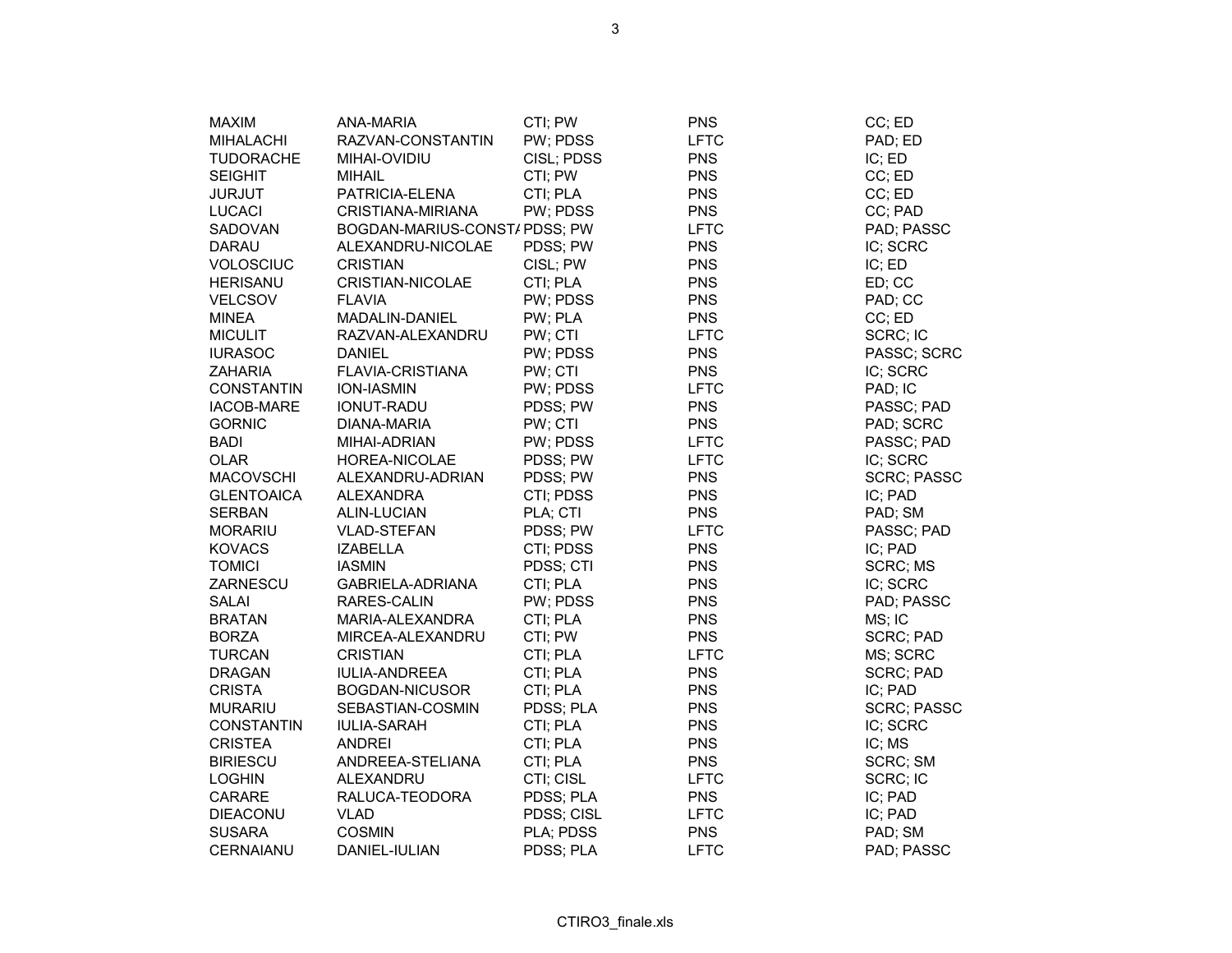| <b>HUSAR</b>      | <b>MARA</b>            | PLA; PDSS  | <b>PNS</b>  | PAD; IC            |
|-------------------|------------------------|------------|-------------|--------------------|
| <b>VINTER</b>     | OVIDIU                 | PDSS; PLA  | <b>LFTC</b> | PAD; IC            |
| PAP-GHERASIM      | <b>DENISA</b>          | CISL; PDSS | <b>PNS</b>  | IC; MS             |
| <b>ROSCA</b>      | <b>NICOLETA</b>        | PDSS; CISL | <b>PNS</b>  | PAD; MS            |
| <b>PRAVA</b>      | FELIX-MIHAI            | PDSS; PLA  | <b>PNS</b>  | PAD; IC            |
| <b>BORCA</b>      | ALINA-RALUCA           | PDSS; CISL | <b>PNS</b>  | IC; SCRC           |
| JENEI             | ANCA                   | PLA; CISL  | <b>PNS</b>  | PAD; PASSC         |
| <b>TUDOSOIU</b>   | DRAGOS-ANDREI          | PDSS; CISL | <b>PNS</b>  | SCRC; PAD          |
| <b>GURGUS</b>     | ALEXANDRU-JOSEF        | PDSS; CISL | <b>PNS</b>  | <b>SCRC; PASSC</b> |
| PUIU              | <b>CLAUDIU MADALIN</b> | PDSS; CISL | <b>LFTC</b> | PAD; MS            |
| <b>OPIRLESC</b>   | ANDREI-MARIUS          | PDSS; CISL | <b>LFTC</b> | PAD; IC            |
| <b>JURCA</b>      | <b>DANIEL</b>          | PLA; CISL  | <b>LFTC</b> | <b>SCRC; PAD</b>   |
| VASILESCU         | <b>OANA</b>            | CISL; PDSS | <b>LFTC</b> | IC; PAD            |
| <b>PROFIR</b>     | <b>ALEX</b>            | PDSS; CISL | <b>LFTC</b> | PAD; SCRC          |
| <b>MESTER</b>     | <b>REBECA</b>          | PLA; CISL  | <b>LFTC</b> | SCRC; SM           |
| <b>VANCIA</b>     | <b>GABRIELA</b>        | PDSS; CISL | <b>LFTC</b> | PAD; MS            |
| <b>MOCAN</b>      | <b>STEFANIA</b>        | PDSS; CISL | <b>LFTC</b> | IC; MS             |
| <b>TOPLICIANU</b> | <b>DEIAN</b>           | PDSS; CISL | <b>LFTC</b> | PAD; SM            |
| <b>FEDORCA</b>    | STELIAN-DOREL          | PDSS; CISL | <b>LFTC</b> | PASSC; IC          |
| <b>GETEJANC</b>   | <b>MARIN</b>           | PDSS; CISL | <b>LFTC</b> | IC; PASSC          |
| <b>CIULICA</b>    | HORIA-ANDREI           | PLA; CISL  | <b>LFTC</b> | IC; MS             |
| <b>GRUIA</b>      | <b>DENIS-FLORIN</b>    | PDSS; PLA  | <b>LFTC</b> | IC; PAD            |
| <b>ROMAN</b>      | BOGDAN-IONUT           | PLA; CISL  | <b>LFTC</b> | PAD; SCRC          |
| <b>CONDURARI</b>  | <b>RADU</b>            | CISL; PDSS | <b>LFTC</b> | IC; MS             |
| <b>BLAJ</b>       | PETRU                  | PDSS; CISL | <b>LFTC</b> | PASSC; SM          |
| <b>RUS</b>        | LAVINIU-MARIUS         | PDSS; CISL | <b>LFTC</b> | PAD; IC            |
| <b>TOMA</b>       | ANDREEA LARISA         | PLA; CISL  | <b>PNS</b>  | IC; MS             |
| <b>DANCI</b>      | IONUT-COSMIN           | PDSS; CISL | <b>LFTC</b> | IC; PASSC          |
| <b>POP</b>        | ANDREI-ALEXANDRU       | PLA; CISL  | <b>LFTC</b> | SM; IC             |
| <b>DRAGOESCU</b>  | <b>CRISTIAN-FLORIN</b> | PLA; CISL  | <b>LFTC</b> | SCRC; MS           |
| <b>NECULA</b>     | DAN-GABRIEL            | PLA; CISL  | <b>LFTC</b> | PASSC; SCRC        |
| <b>MIHUTESCU</b>  | <b>MARIA-MONICA</b>    | CISL; PLA  | <b>LFTC</b> | SCRC; MS           |
| <b>SCOROBETE</b>  | RAUL-RAZVAN            | PLA; CISL  | <b>LFTC</b> | MS; SCRC           |
| <b>FLOROIU</b>    | <b>IONUT-ANDREI</b>    | PDSS; CISL | <b>LFTC</b> | <b>SCRC; PASSC</b> |
| <b>MIHAI</b>      | <b>FLAVIAN-ANDREI</b>  | PDSS; CISL | <b>LFTC</b> | <b>SCRC; PASSC</b> |
| <b>CONTRA</b>     | ALEXANDRU-GEORGEL      | PDSS; CISL | <b>LFTC</b> | MS; SM             |
| <b>BRANDEU</b>    | <b>FLAVIUS-GABRIEL</b> | PDSS; CISL | <b>LFTC</b> | PASSC; SM          |
| <b>HEGEDUS</b>    | FLORIN-ALEXANDRU       | PDSS; CISL | <b>LFTC</b> | PASSC; SM          |
| <b>IONITA</b>     | ROBERT-LUCIAN          | PLA; CISL  | <b>LFTC</b> | SCRC; SM           |
| <b>SUCIU</b>      | DENISA-OANA            | PLA; CISL  | <b>LFTC</b> | PASSC; SM          |
| <b>IATIN</b>      | <b>ANDREI</b>          | PDSS; CISL | <b>LFTC</b> | PASSC; SM          |
| ZAVOI             | <b>CALIN</b>           | PLA; CISL  | <b>LFTC</b> | MS; SM             |

CTIRO3\_finale.xls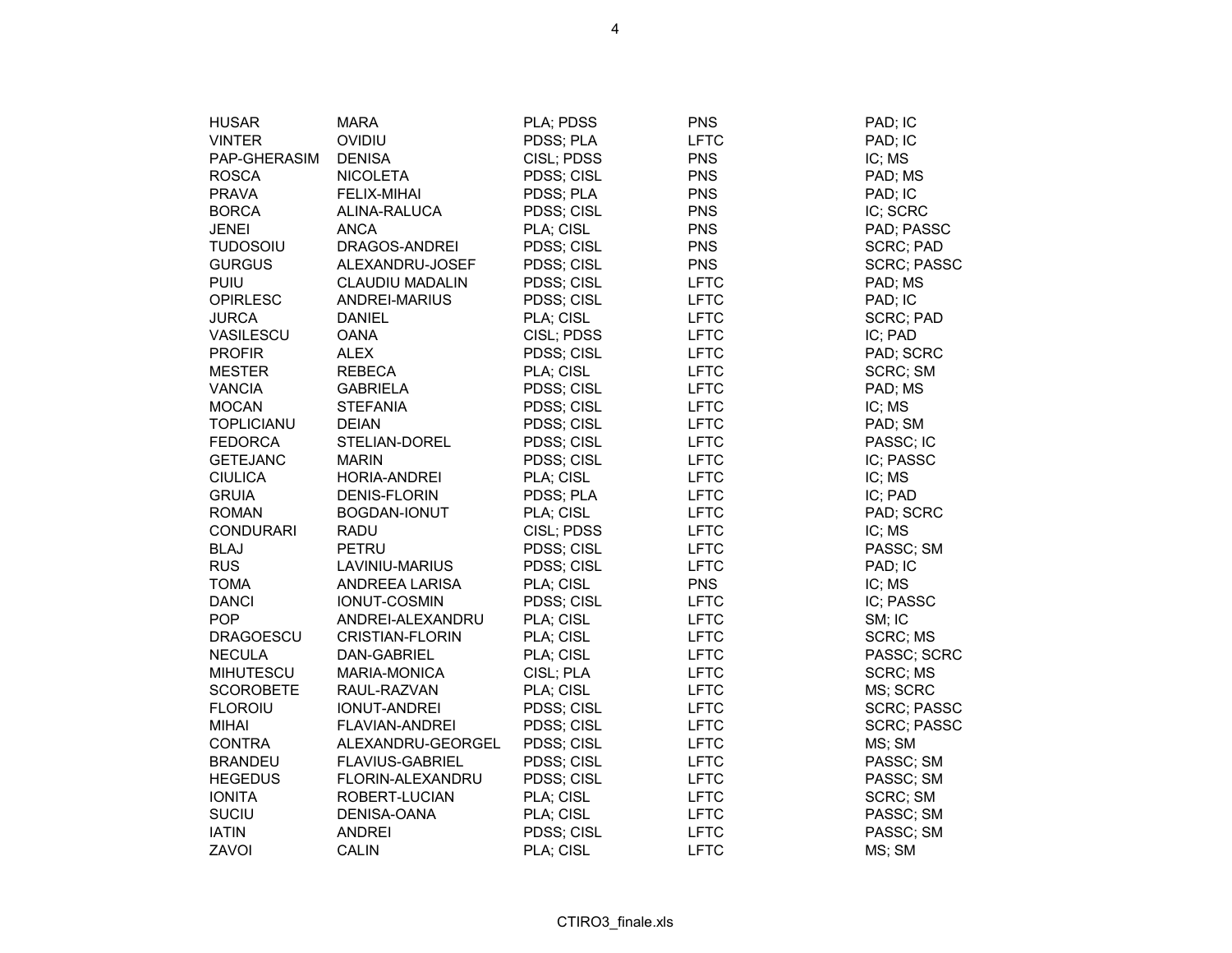| <b>DUMITRESCU</b> | BOGDAN-DORU                     | PLA; CISL | LFTC        | SCRC; SM  |
|-------------------|---------------------------------|-----------|-------------|-----------|
| <b>PICLISAN</b>   | <b>VLAD</b>                     | CISL; PLA | <b>LFTC</b> | SCRC; SM  |
| PIRVU             | <b>MATIA-RUBEN</b>              | PLA; CISL | <b>LFTC</b> | SCRC; SM  |
| <b>VOIAN</b>      | ANDREI-DORIN                    | CISL; PLA | <b>LFTC</b> | SCRC; SM  |
| <b>ARSANU</b>     | <b>MIHAI</b>                    | PLA; CISL | <b>LFTC</b> | PASSC; SM |
| <b>MIHALACHE</b>  | <b>DANIEL</b>                   | CISL; PLA | <b>LFTC</b> | SCRC; SM  |
| <b>SICOE</b>      | MIRCEA-CRISTIAN                 | PLA; CISL | <b>LFTC</b> | PASSC; SM |
| <b>RADNEANTU</b>  | SORIN-FLORENTIN                 | PLA; CISL | <b>LFTC</b> | PASSC; SM |
| <b>STANCIU</b>    | OVIDIU-DANIEL                   | PLA; CISL | <b>LFTC</b> | SM; MS    |
| <b>LUPEI</b>      | ADRIAN-PETRICA                  | CISL; PLA | <b>LFTC</b> | SCRC; SM  |
| <b>ELEK</b>       | <b>ANDREEA</b>                  | PLA; CTI  | <b>LFTC</b> | MS; SCRC  |
| <b>CALIN</b>      | <b>CORINA</b>                   | CISL; PLA | <b>LFTC</b> | MS; SM    |
| <b>MURES</b>      | ANDREI-IOAN                     | PLA; CISL | <b>LFTC</b> | PASSC; SM |
| <b>DUMBRAVA</b>   | <b>MARIUS-OCTAVIAN</b>          | CISL; PLA | <b>LFTC</b> | SCRC; SM  |
| <b>TRINCA</b>     | TUDOR-REMUS                     | CISL; PLA | <b>LFTC</b> | SCRC; SM  |
| <b>DUMITRESCU</b> | SEBASTIAN-AUREL                 | CISL; PLA | <b>LFTC</b> | PASSC; SM |
| <b>MUHLROTH</b>   | OTTO EDWARD                     | PLA; CISL | <b>LFTC</b> | MS; SM    |
| <b>LALA</b>       | ROXANA-DANIELA                  | CISL; PLA | <b>LFTC</b> | SM; MS    |
| <b>DOBRE</b>      | BOGDAN-ALEXANDRU                | CISL; PLA | <b>LFTC</b> | PASSC; SM |
| <b>BALANESCU</b>  | <b>ION-CATALIN</b>              | PLA; CISL | <b>LFTC</b> | PASSC; SM |
| <b>CENUSA</b>     | IOANA-LARISA                    | PLA; CISL | <b>LFTC</b> | MS; SM    |
| <b>HERA</b>       | GEORGE-STEFAN                   | PLA; CISL | <b>LFTC</b> | SM; PASSC |
| <b>SERBAN</b>     | ADRIAN-GHEORGHE                 | PLA; CISL | <b>LFTC</b> | SM; MS    |
| <b>DRUTULESC</b>  | ROBERT-SAMUEL                   | PLA; CISL | <b>LFTC</b> | PASSC; SM |
| <b>GENGIU</b>     | <b>SEBASTIAN</b>                | PLA; CISL | <b>LFTC</b> | MS; SM    |
| <b>STOIANOVIĆ</b> | <b>IASMINA</b>                  | CISL; PLA | <b>LFTC</b> | MS; SM    |
| <b>CICEU</b>      | TIMEA-ADINA                     | PLA; CISL | <b>LFTC</b> | MS; SM    |
| CORLAN            | <b>IULIAN</b>                   | PLA; CISL | <b>LFTC</b> | SM; PASSC |
| <b>IONESCU</b>    | MATEI-SALUSTIU                  | PLA; CISL | <b>LFTC</b> | SM; MS    |
| <b>STAMATE</b>    | EDUARD-CRISTIAN                 | PLA; CISL | <b>LFTC</b> | PASSC; SM |
| JULA              | ALEXANDRU-RAUL                  | PLA; CISL | <b>LFTC</b> | PASSC; SM |
| <b>SZASZ</b>      | DANIEL-MIHAI                    | PLA; CISL | <b>LFTC</b> | PASSC; SM |
| LUP               | ALEXANDRU                       | PLA; CISL | <b>LFTC</b> | PASSC; SM |
| <b>TUDOR</b>      | IASMINA-RALUCA                  | PLA; CISL | <b>LFTC</b> | MS; SM    |
| <b>PAUNESCU</b>   | <b>GEORGE-MARIAN</b>            | PLA; CISL | <b>LFTC</b> | SM; MS    |
| LOLEA             | SEBASTIAN-CRISTIAN              | PLA; CISL | <b>LFTC</b> | MS; SM    |
| <b>POPA</b>       | ROBERT-DENIS                    | PLA; CISL | <b>LFTC</b> | SM; MS    |
| <b>KALMAR</b>     | ALEXANDRA RIBANA ALEX PLA; CISL |           | <b>LFTC</b> | SM; MS    |
| CALARIU           | <b>ANDREI</b>                   | PLA; CISL | <b>LFTC</b> | SM; MS    |
| <b>MARINESCU</b>  | ALEXANDRU-IONEL                 | PLA; CISL | <b>LFTC</b> | SM; MS    |
| <b>BELCIU</b>     | <b>ANEMONA PATRICIA</b>         | PLA; CISL | <b>LFTC</b> | SM; MS    |
| <b>GHERCA</b>     | DAVID-EUGEN                     | PLA; CISL | <b>LFTC</b> | SM; MS    |